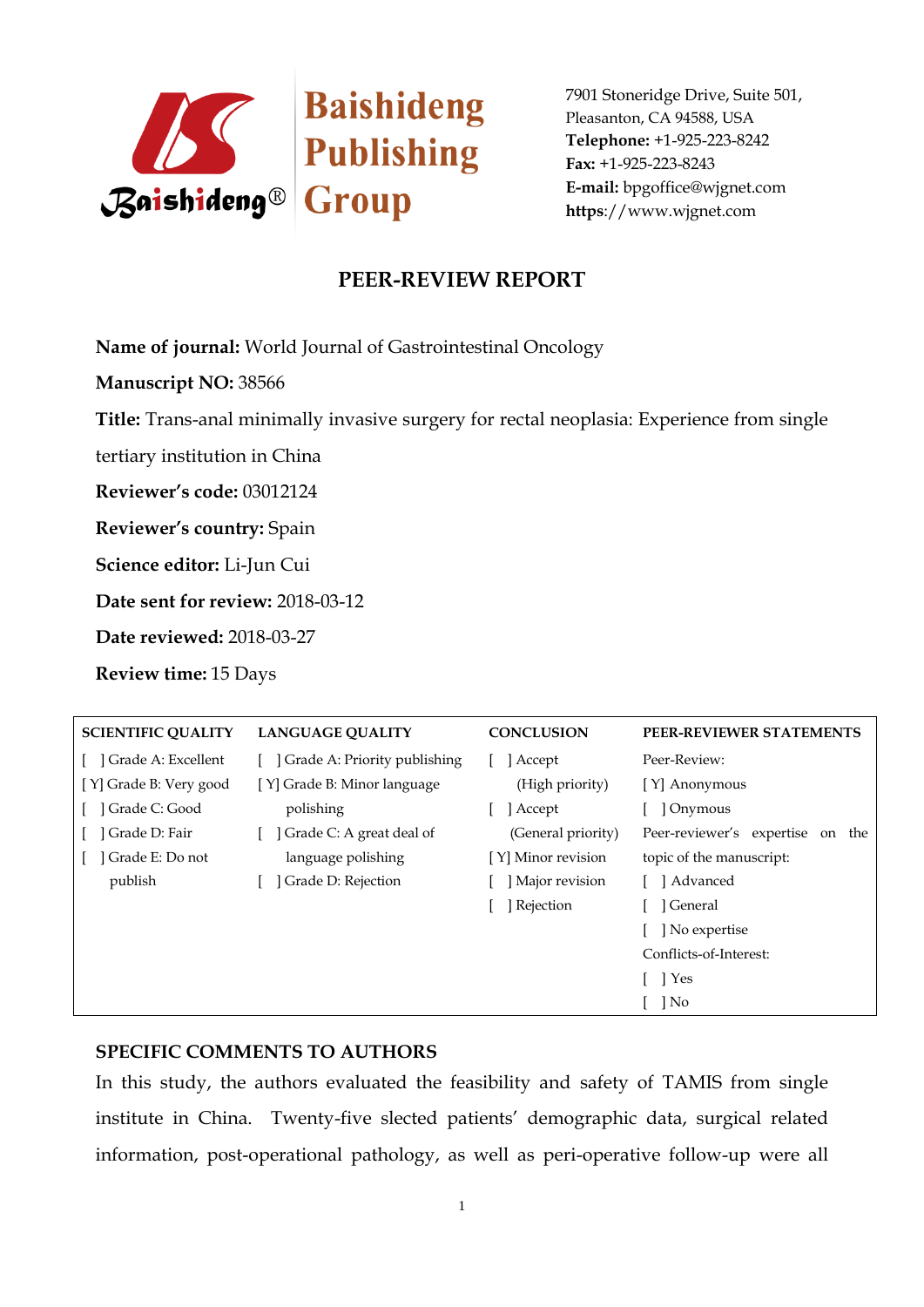

collected. Post-operational examination demonstrated 5 cases had positive resection margin: 2 adenocarcinoma cases and 1 NET case with positive lateral margin, and the other 2 NET cases with positive basal margin. The curve of operation time for TAMIS cases suggested a minimum of 10 cases for a laparoscopic surgeon proficient with this technique. The authors found that the TAMIS was reproducible and safe, with a relatively short learning process for laparoscopic surgeons in selected cases for rectal neoplasia. The study is well designed and the results are interesting. The manuscript is overall well written. However, some minor language polishing should be corrected. And the discussion should be revised with some more recent references.

#### **INITIAL REVIEW OF THE MANUSCRIPT**

## *Google Search:*

- [ ] The same title
- [ ] Duplicate publication
- [ ] Plagiarism
- [Y] No

## *BPG Search:*

- [ ] The same title
- [ ] Duplicate publication
- [ ] Plagiarism
- [Y] No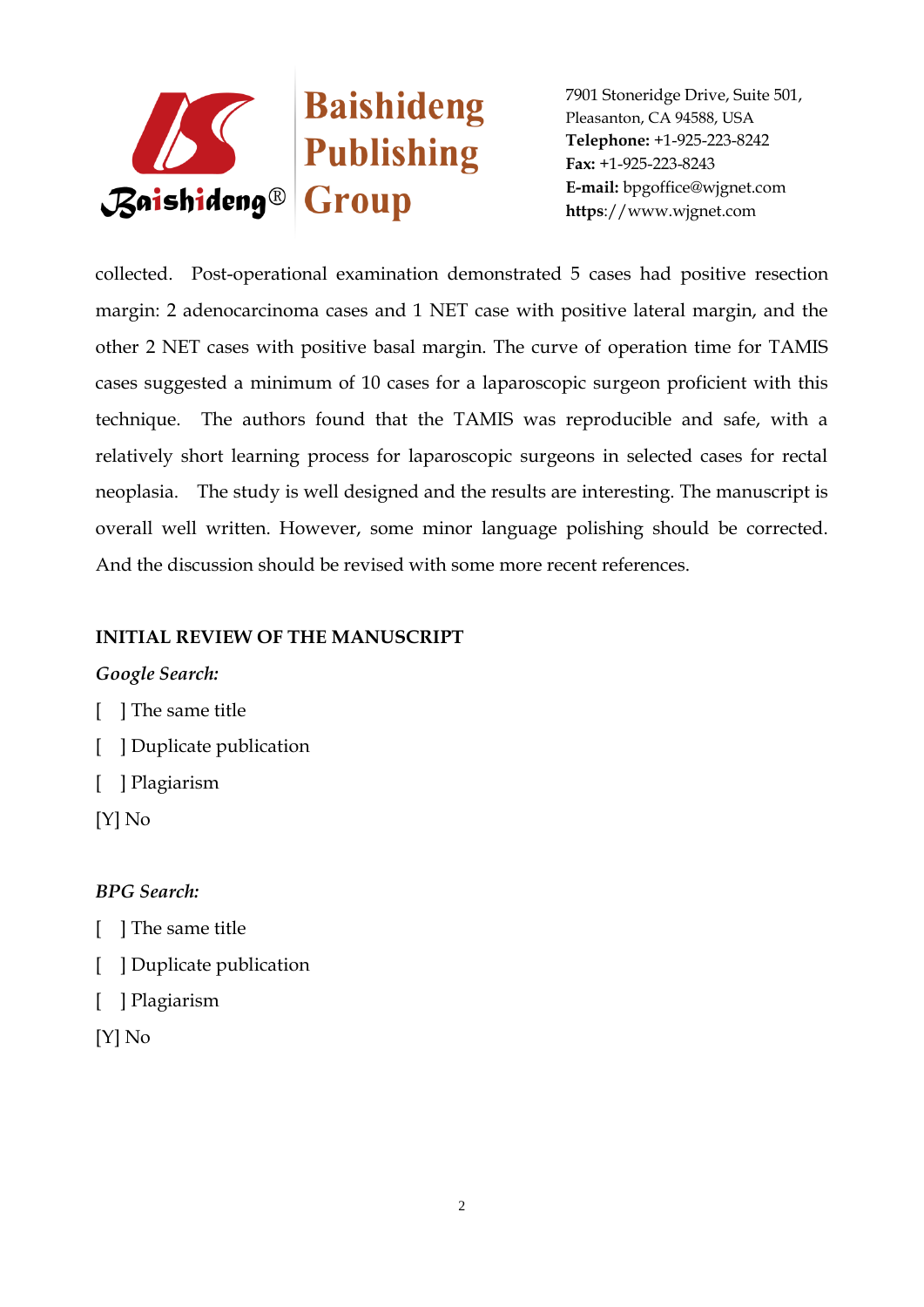

# **PEER-REVIEW REPORT**

**Name of journal:** World Journal of Gastrointestinal Oncology

**Manuscript NO:** 38566

**Title:** Trans-anal minimally invasive surgery for rectal neoplasia: Experience from single

tertiary institution in China

**Reviewer's code:** 03646473

**Reviewer's country:** France

**Science editor:** Li-Jun Cui

**Date sent for review:** 2018-03-12

**Date reviewed:** 2018-03-27

**Review time:** 15 Days

| <b>SCIENTIFIC QUALITY</b> | <b>LANGUAGE OUALITY</b>      | <b>CONCLUSION</b>  | PEER-REVIEWER STATEMENTS            |
|---------------------------|------------------------------|--------------------|-------------------------------------|
| ] Grade A: Excellent      | Grade A: Priority publishing | Accept             | Peer-Review:                        |
| Grade B: Very good        | [Y] Grade B: Minor language  | (High priority)    | [Y] Anonymous                       |
| [Y] Grade C: Good         | polishing                    | [ Y] Accept        | ] Onymous                           |
| Grade D: Fair             | Grade C: A great deal of     | (General priority) | Peer-reviewer's expertise<br>on the |
| Grade E: Do not           | language polishing           | Minor revision     | topic of the manuscript:            |
| publish                   | Grade D: Rejection           | Major revision     | ] Advanced                          |
|                           |                              | ] Rejection        | ] General                           |
|                           |                              |                    | No expertise                        |
|                           |                              |                    | Conflicts-of-Interest:              |
|                           |                              |                    | 1 Yes                               |
|                           |                              |                    | No                                  |

## **SPECIFIC COMMENTS TO AUTHORS**

Very interesting study. An editing of the manuscript is required.

## **INITIAL REVIEW OF THE MANUSCRIPT**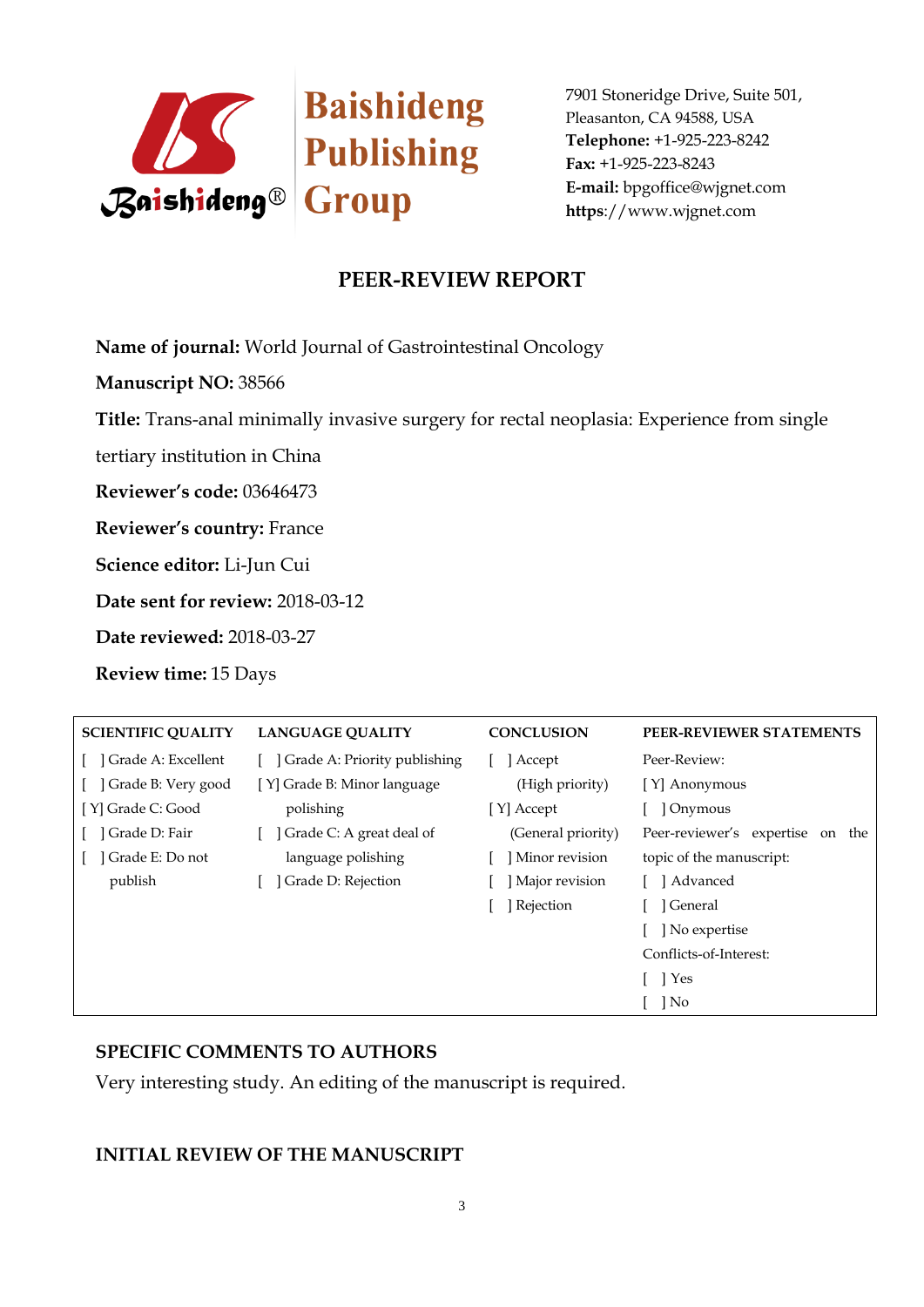

## *Google Search:*

- [ ] The same title
- [ ] Duplicate publication
- [ ] Plagiarism
- [Y] No

# *BPG Search:*

- [ ] The same title
- [ ] Duplicate publication
- [ ] Plagiarism
- [Y] No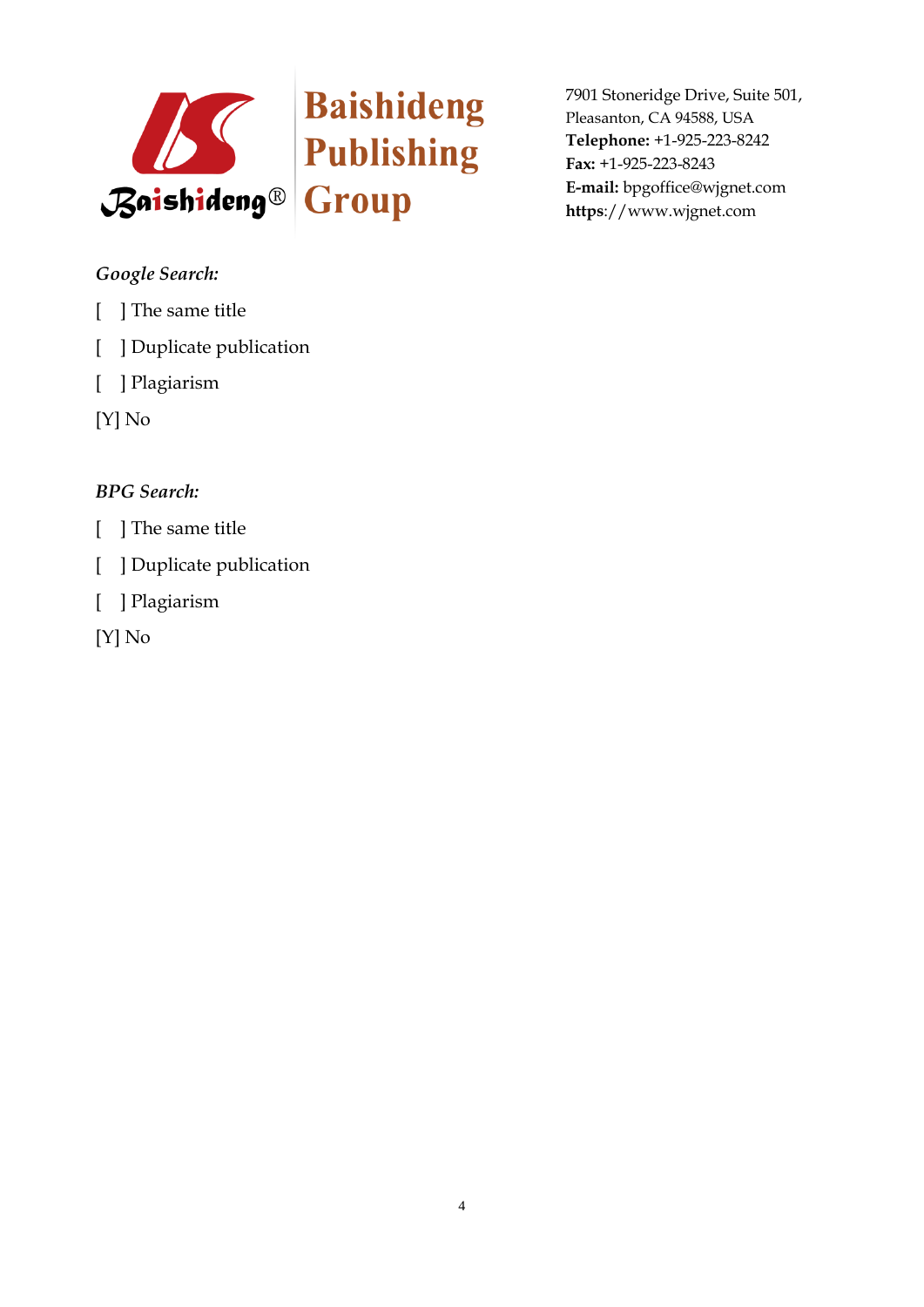

## **PEER-REVIEW REPORT**

**Name of journal:** World Journal of Gastrointestinal Oncology

**Manuscript NO:** 38566

**Title:** Trans-anal minimally invasive surgery for rectal neoplasia: Experience from single

tertiary institution in China

**Reviewer's code:** 03668592

**Reviewer's country:** Italy

**Science editor:** Li-Jun Cui

**Date sent for review:** 2018-03-12

**Date reviewed:** 2018-03-27

**Review time:** 15 Days

| <b>SCIENTIFIC QUALITY</b> | <b>LANGUAGE OUALITY</b>        | <b>CONCLUSION</b>  | PEER-REVIEWER STATEMENTS            |
|---------------------------|--------------------------------|--------------------|-------------------------------------|
| ] Grade A: Excellent      | [Crade A: Priority publishing] | Accept             | Peer-Review:                        |
| [Y] Grade B: Very good    | [Y] Grade B: Minor language    | (High priority)    | [Y] Anonymous                       |
| Grade C: Good             | polishing                      | [ Y] Accept        | Onymous                             |
| Grade D: Fair             | Grade C: A great deal of       | (General priority) | Peer-reviewer's expertise<br>on the |
| Grade E: Do not           | language polishing             | Minor revision     | topic of the manuscript:            |
| publish                   | Grade D: Rejection             | Major revision     | ] Advanced                          |
|                           |                                | Rejection          | l General                           |
|                           |                                |                    | No expertise                        |
|                           |                                |                    | Conflicts-of-Interest:              |
|                           |                                |                    | 1 Yes                               |
|                           |                                |                    | No                                  |

## **SPECIFIC COMMENTS TO AUTHORS**

Suggest a accetpance. No comments.

#### **INITIAL REVIEW OF THE MANUSCRIPT**